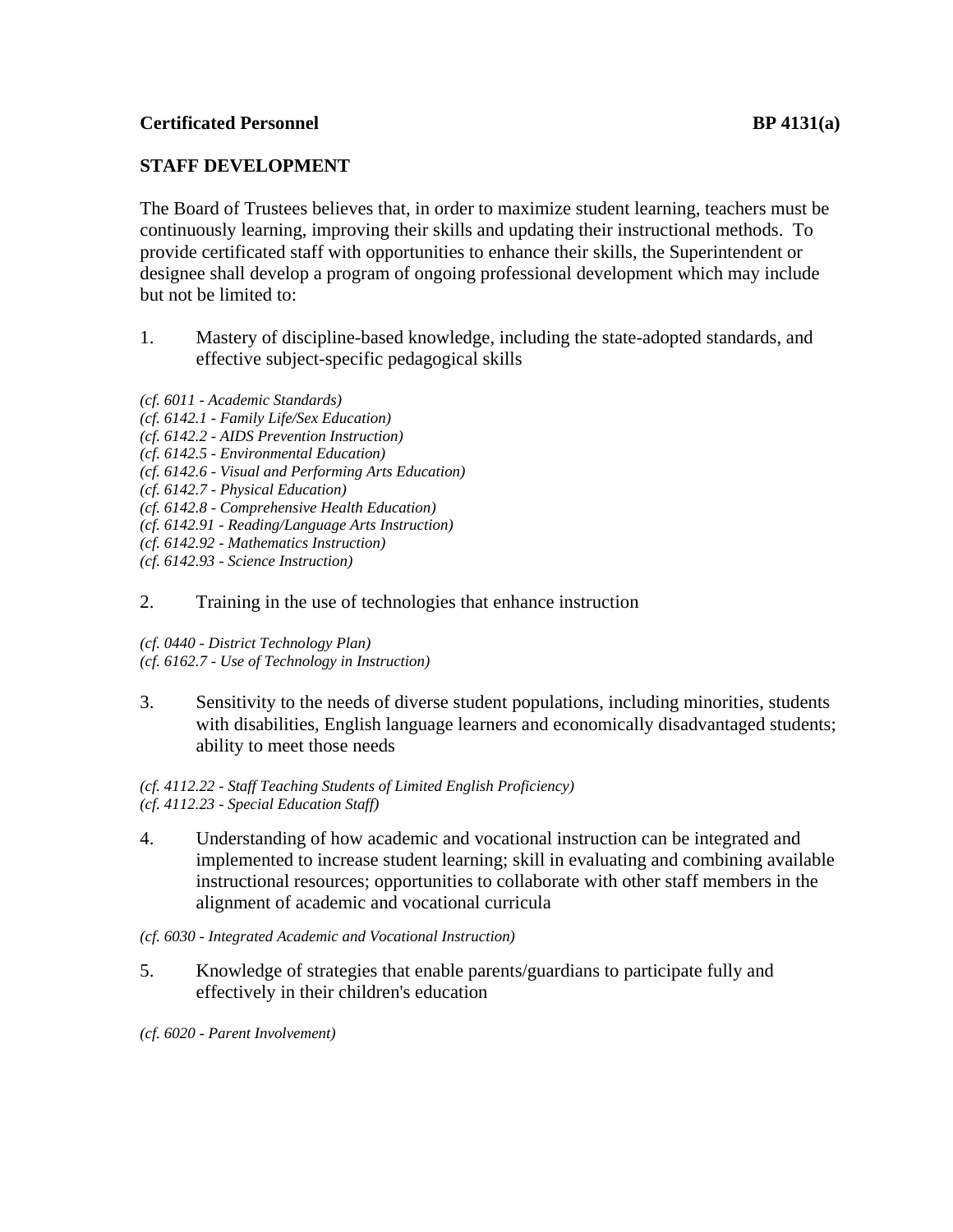#### **BP 4131(b)**

#### **STAFF DEVELOPMENT (continued)**

- 6. Effective classroom management skills; ability to relate to students, understand their various stages of growth and development, and motivate them to learn
- 7. Training related to student health, safety and welfare
- *(cf. 5131.6 - Alcohol and Other Drugs) (cf. 5141.4 - Child Abuse Reporting Procedures) (cf. 5145.3 - Nondiscrimination/Harassment) (cf. 5145.7 - Sexual Harassment) (cf. 5149 - At-Risk Students)*

To the extent possible, the District's staff development program shall provide maximum opportunities for staff participation while minimizing the impact on the number of instructional days offered to students.

The Superintendent or designee shall develop a District staff development plan that is coordinated with school improvement objectives and school plans established by individuals who are closest to the classroom and most knowledgeable about the needs of the school and its students.

*(cf. 0420.1 - School-Based Coordinated Program) (cf. 0420.2 - School Improvement Program) (cf. 0420.3 - School-Based Student Motivation and Maintenance Program) (cf. 4131.6 - Professional Development Program)*

The Superintendent or designee shall ensure that the District meets its obligations related to the professional growth of individual probationary and permanent teachers.

*(cf. 4112.21 - District Interns) (cf. 4116 - Probationary/Permanent Status) (cf. 4131.5 - Professional Growth) (cf. 4138 - Mentor Teachers)*

Because the Board believes that intensive professional development is especially critical during the beginning years of a teacher's career, the Superintendent or designee shall develop a voluntary program of individualized support and assistance for first-year and second-year teachers.

*(cf. 4112.2 - Certification)*